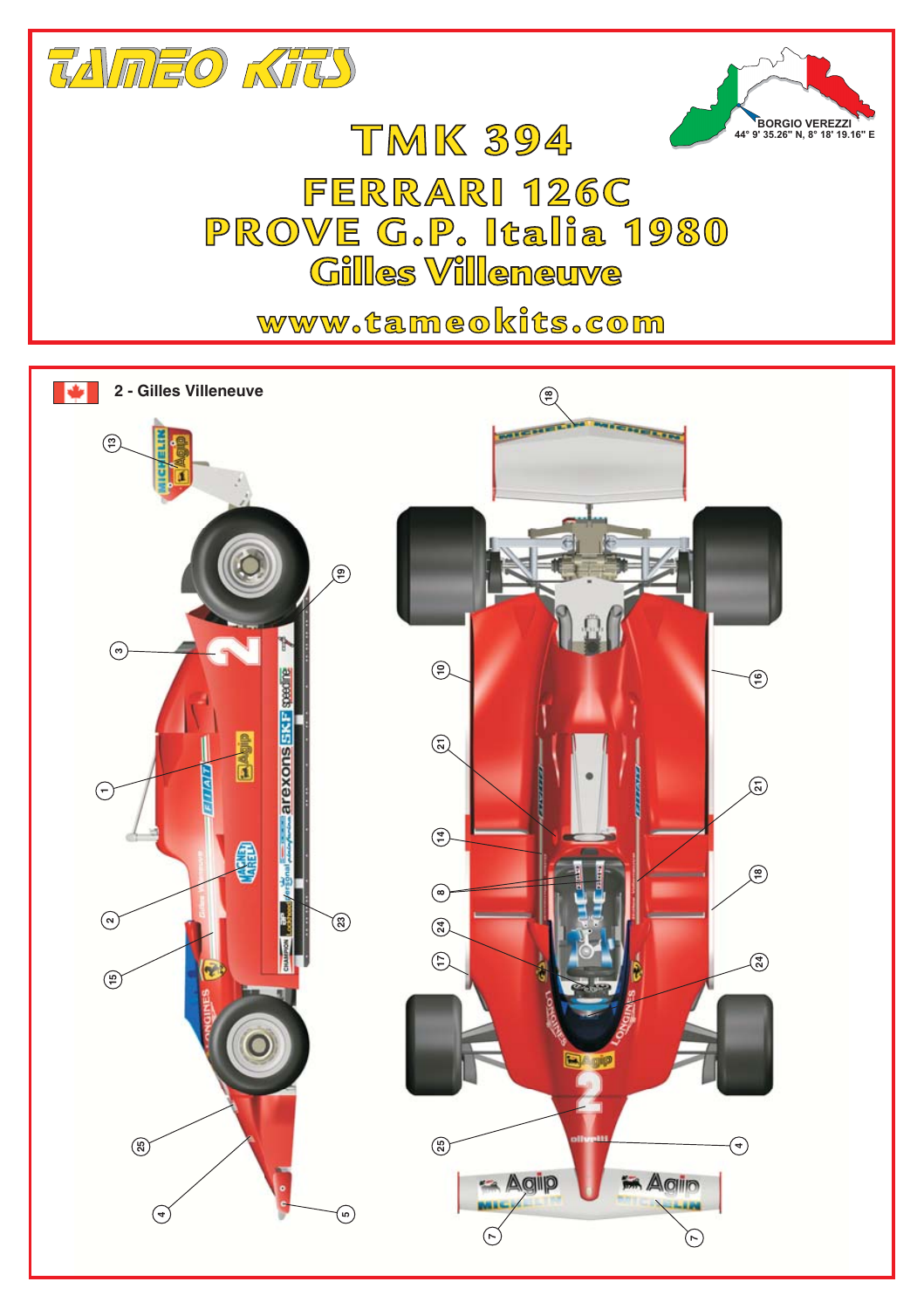



**NON USARE DO NOT USE NICHT BENUETZEN NE PAS EMPLOYER NO USAR** 

**PEZZI DI RICAMBIO SPARE PARTS** PIÉCES DE RECHANGE **ERSATZTEILE** PIEZAS DE REPUESTO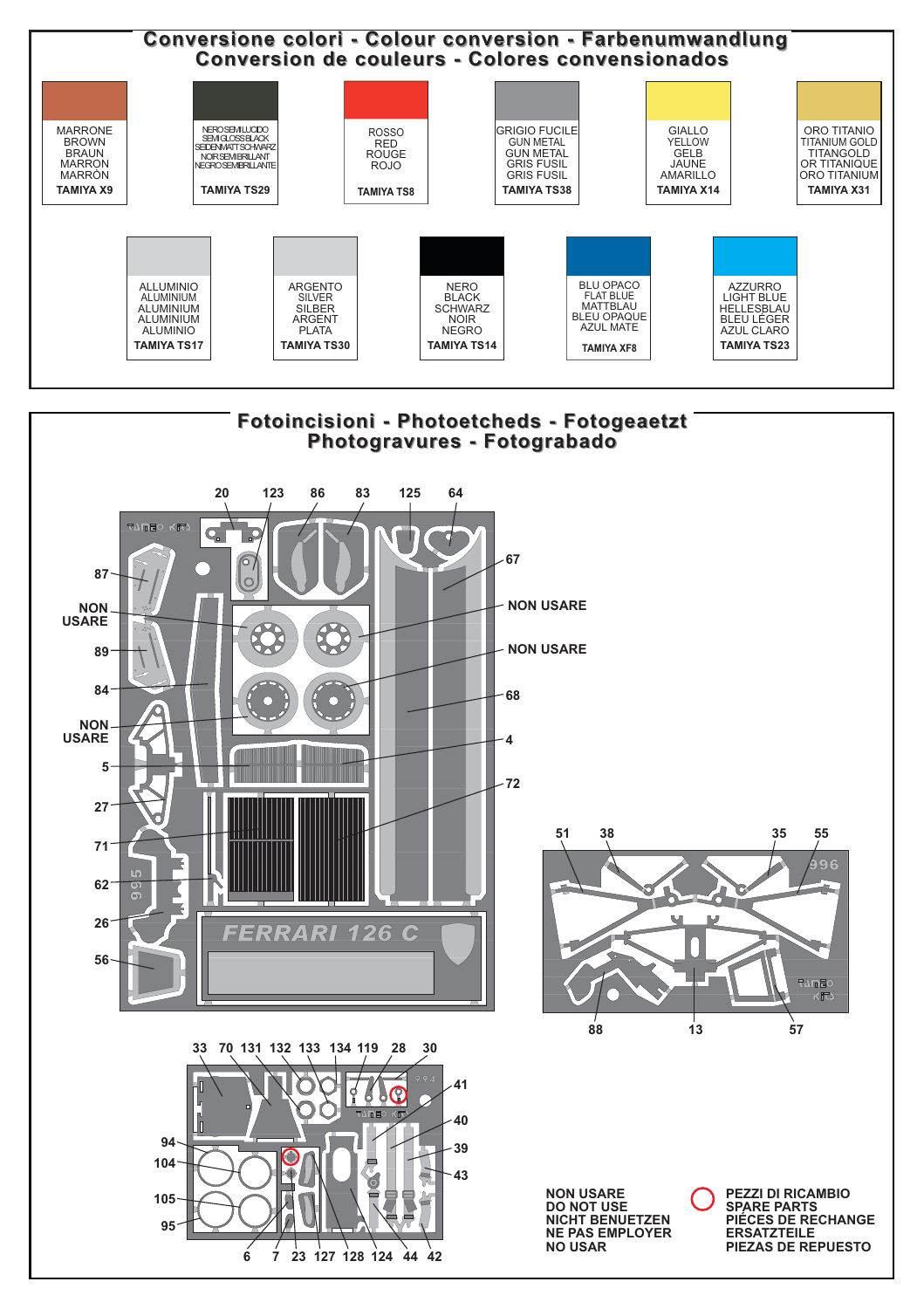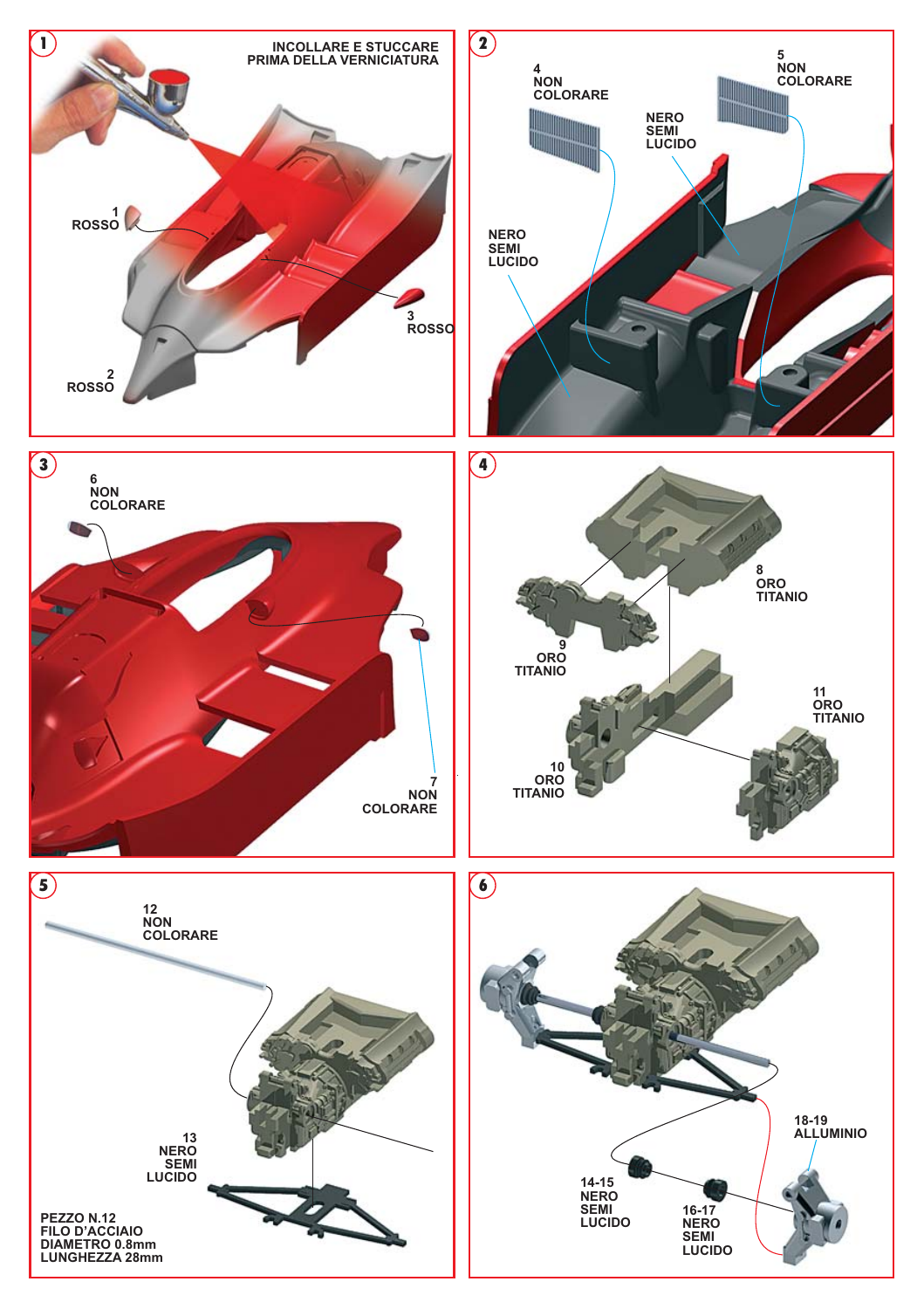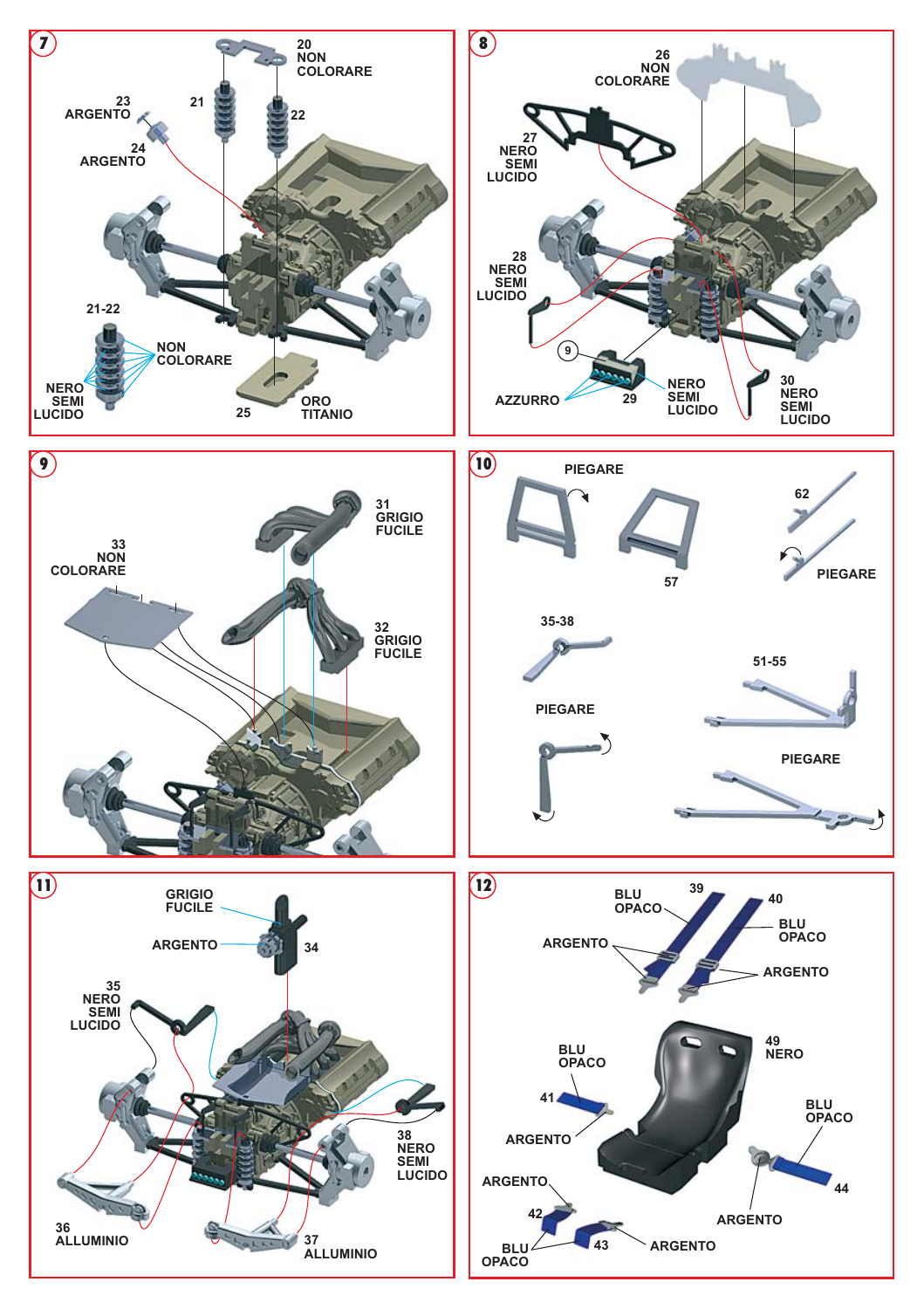

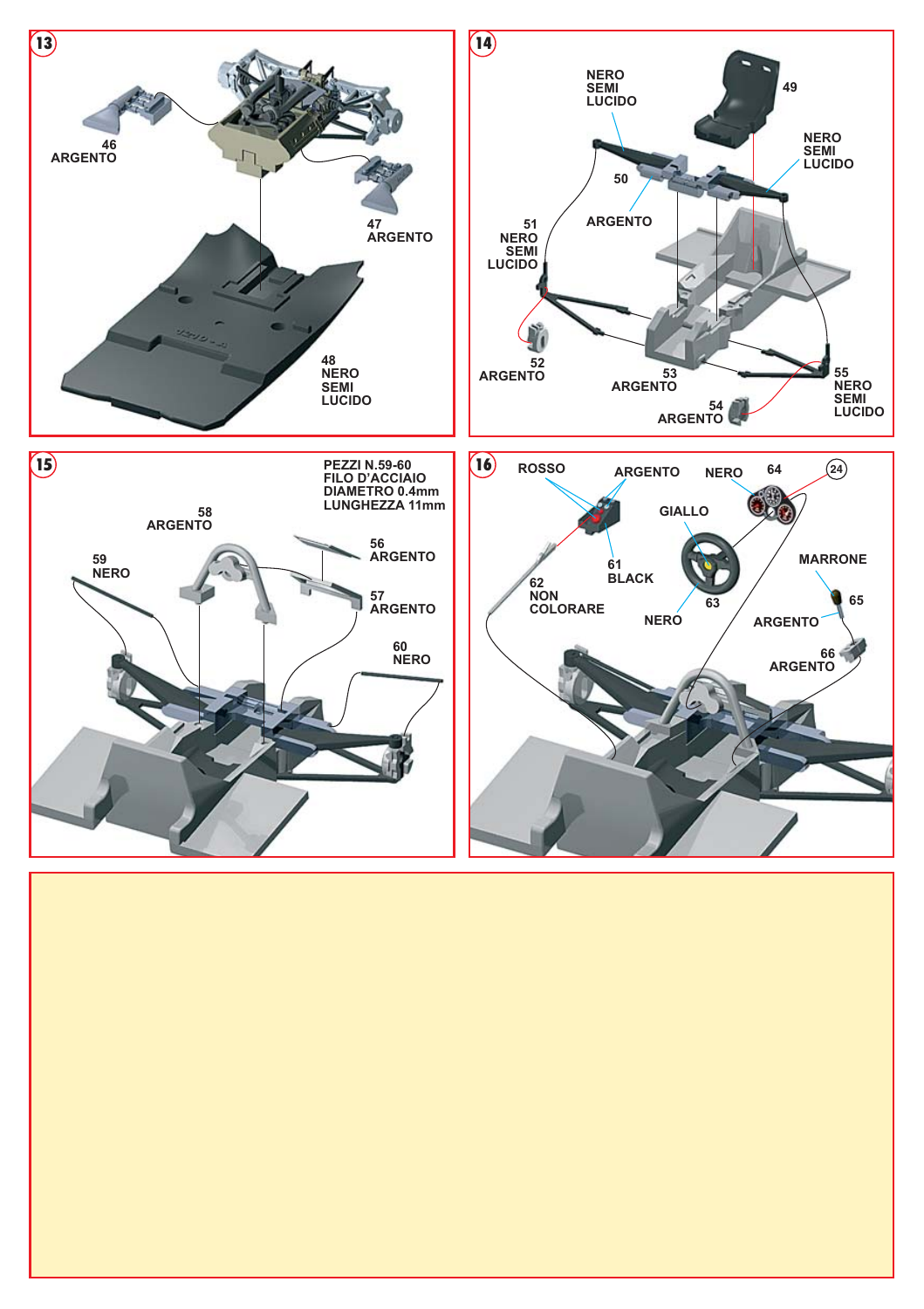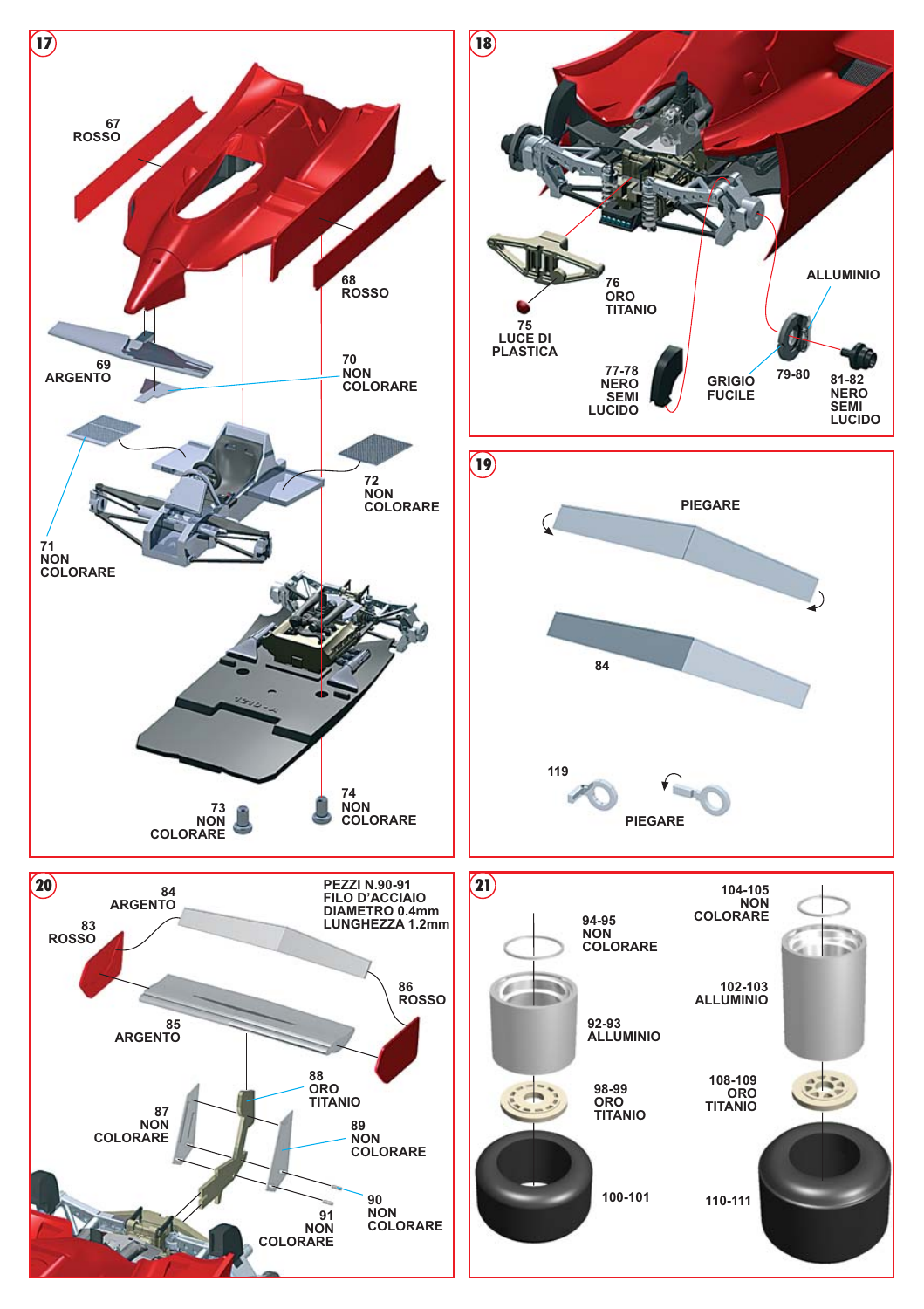